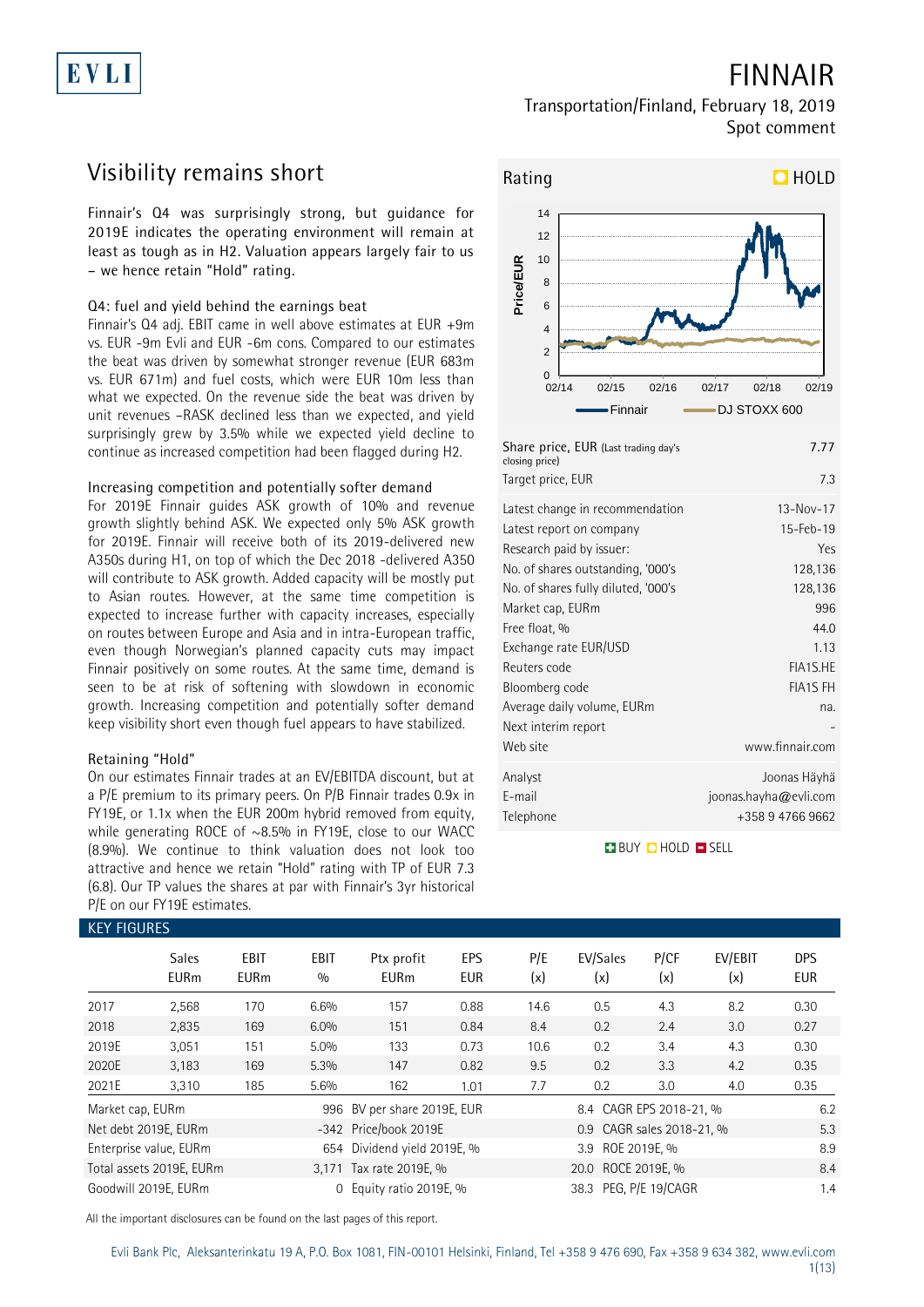# **FINNAIR Transportation/Finland, February 18, 2019 Spot comment**

## **Estimates**

|                                      | Estimates                                 |            |            |                         |            |            |                        |                   |                         |                         |                                  |                         |               |
|--------------------------------------|-------------------------------------------|------------|------------|-------------------------|------------|------------|------------------------|-------------------|-------------------------|-------------------------|----------------------------------|-------------------------|---------------|
|                                      | Our estimates do not yet reflect IFRS 16. |            |            |                         |            |            |                        |                   |                         |                         |                                  |                         |               |
|                                      |                                           |            |            |                         |            |            |                        |                   |                         |                         |                                  |                         |               |
| FINNAIR<br><b>EURm</b>               | 2015<br>FY                                | 2016<br>FY | 2017<br>FY | 2018<br>Q <sub>1</sub>  | 2018<br>02 | 2018<br>Q3 | 2018<br>Q <sub>4</sub> | 2018<br><b>FY</b> | 2019E<br>Q <sub>1</sub> | 2019E<br>Q <sub>2</sub> | 2019E<br>Q3                      | 2019E<br>Q <sub>4</sub> | 2019E<br>FY   |
| Passenger transportation             |                                           |            |            |                         |            |            |                        |                   |                         |                         |                                  |                         |               |
| Passenger revenue                    | 1766                                      | 1816       | 2021       | 485                     | 577        | 652        | 531                    | 2244              | 515                     | 616                     | 709                              | 573                     | 2413          |
| y/y change                           | 7.7%                                      | 2.8%       | 11.3 %     | 14.6 %                  | 13.4 %     | 9.1%       | 8.0%                   | 11.1%             | 6.3 %                   | 6.7%                    | 8.8%                             | 8.0 %                   | 7.5 %         |
| Passengers (thousands)               | 10294                                     | 10866      | 11905      | 3018                    | 3456       | $3653$     | 3155                   | 13281             | 3282                    | 3797                    | 3991                             | 3451                    | 14521         |
| v/v change                           | 7%                                        | 6%         | 10%        | 16%                     | 13%        | 12%        | 7%                     | 12%               | 9%                      | 10%                     | 9%                               | 9%                      | 9%            |
| ASK (mkm)                            | 31836                                     | 33 914     | 36 922     | 9666                    | 10718      | 11 528     | 10 473                 | 42 3 8 6          | 10 707                  | 11989                   | 12597                            | 11 457                  | 46 749        |
| y/y change                           | 3%                                        | 7%         | 9%         | 19%                     | 18%        | 14%        | 9%                     | 15%               | 11%                     | 12%                     | 9%                               | 9%                      | <b>10%</b>    |
| RPK (mkm)                            | 25 5 9 2                                  | 27 065     | 30 749     | 8016                    | 8847       | 9 7 4 3    | 8 0 5 5                | 34 660            | 8 5 6 6                 | 9733                    | 10 642                           | 8892                    | 37833         |
| y/y change                           | 3%                                        | 6%         | 14%        | 21%                     | 16%        | 11%        | 4%                     | 13%               | 7%                      | 10%                     | 9%                               | 10%                     | <b>9%</b>     |
| Load factor (RPK/ASK), PLF           | 80.4 %                                    | 79.8 %     | 83.3 %     | 82.9%                   | 82.5%      | 84.5%      | 76.9%                  | 81.8%             | 80%                     | 81%                     | 84%                              | 78%                     | 80.9%         |
| y/y change                           | $0.2%-p$                                  | $-0.6%-p$  | $3.5% - p$ | 1.5%-р                  | $-1.2%-p$  | $-2.7%-p$  | $-3.4%-p$              | $-1.5% - p$       | $-2.9%-p$               | $-1.4%-p$               | $0.0%-p$                         | $0.7%-p$                | $-0.8% - \mu$ |
| RASK (total revenue / ASK), cents    | 7.08                                      | 6.83       | 6.96       | 6.57                    | 6.67       | 6.95       | 6.52                   | 6.69              | 6.32                    | 6.38                    | 6.91                             | 6.44                    | 6.53          |
| y/y change                           | 13.7%                                     | $-3.5%$    | 1.8%       | $-3.6%$                 | $-4.2%$    | $-4.6%$    | $-2.9%$                | $-3.9%$           | $-3.8%$                 | $-4.3%$                 | $-0.5%$                          | $-1.3\%$                | $-2.4%$       |
| Yield (Traffic revenue / RPK), cents | 6.90                                      | 6.71       | 6.57       | 6.05                    | 6.52       | 6.69       | 6.59                   | 6.48              | 6.01                    | 6.33                    | 6.66                             | 6.44                    | 6.38          |
| y/y change                           | 4%                                        | $-3%$      | $-2%$      | $-5%$                   | $-2%$      | $-2%$      | 3%                     | $-1%$             | $-196$                  | $-3%$                   | 0%                               | $-2%$                   | $-1%$         |
| CASK (cents)                         | 7.01                                      | 6.67       | 6.49       | 6.53                    | 6.22       | 6.01       | 6.43                   | 6.29              | 6.43                    | 6.06                    | 5.94                             | 6.41                    | 6.20          |
| y/y change                           | 10%                                       | $-5%$      | $-3%$      | $-6%$                   | $-5%$      | $-2%$      | $-1%$                  | $-3%$             | $-1%$                   | $-3%$                   | $-1%$                            | 0%                      | $-1%$         |
| CASK ex-fuel (cents)                 | 5.14                                      | 5.22<br>2% | 5.22       | 5.21                    | 4.87       | 4.60       | 5.05                   | 4.92              | 5.00                    | 4.64                    | 4.49                             | 4.98                    | 4.77          |
| y/y change                           | 19%                                       |            | 0%         | $-6%$                   | $-8%$      | -6%        | $-3%$                  | $-6%$             | $-4%$                   | $-5%$                   | $-2%$                            | -1%                     | $-3%$         |
| Ancillary and retail                 |                                           |            |            |                         |            |            |                        |                   |                         |                         |                                  |                         |               |
| Revenue                              | 103                                       | 126        | 145        | 39                      | 41         | 42         | 39                     | 161               | 45                      | 47                      | 48                               | 45                      | 185           |
| Revenue growth                       | 30.5 %                                    | 21.6%      | 15.3 %     | 15.7%                   | 11.9%      | 12.3 %     | 5.1%                   | 11.1%             | 14.2 %                  | 15.3 %                  | 14.7%                            | 14.9%                   | 14.8%         |
| Cargo                                |                                           |            |            |                         |            |            |                        |                   |                         |                         |                                  |                         |               |
| Revenue                              | 184                                       | 174        | 197        | 41                      | 52         | 55         | 60                     | 207               | 44                      | 56                      | 59                               | 65                      | 224           |
| Revenue growth                       | $-20.6%$                                  | $-5.4%$    | 13.5 %     | 3.3 %                   | 4.5 %      | 6.4 %      | 4.9%                   | 4.9%              | 8.1%                    | 8.1%                    | 8.1%                             | 8.1%                    | 8.1 %         |
| <b>Travel services</b>               |                                           |            |            |                         |            |            |                        |                   |                         |                         |                                  |                         |               |
| Revenue                              | 207                                       | 201        | 206        | 71                      | 46         | 53         | 53                     | 223               | 73                      | 47                      | 54                               | 55                      | 229           |
| Revenue growth                       | $-3.2%$                                   | $-2.7%$    | 2.1 %      | 21.1%                   | 18.4 %     | 7.8%       | $-10.7%$               | 8.2 %             | 3.0%                    | 3.0%                    | 3.0%                             | 3.6%                    | 3.1%          |
| Passenger revenue                    |                                           |            |            |                         |            |            |                        |                   |                         |                         |                                  |                         |               |
| Asia                                 | 730                                       | 740        | 882        | 217                     | 243        | 311        | 228                    | 999               | 239                     | 274                     | 350                              | 262                     | 1126          |
| Europe                               | 738                                       | 761        | 839        | 182                     | 245        | 259        | 212                    | 898               | 193                     | 261                     | 274                              | 227                     | 956           |
| North Atlantic                       | 106                                       | 116        | 119        | 25                      | 36         | 46         | 31                     | 138               | 29                      | 39                      | 51                               | 32                      | 150           |
| Domestic                             | 156                                       | 165        | 174        | 55                      | 41         | 33         | 49                     | 178               | 55                      | 41                      | 34                               | 51                      | 181           |
| Total revenue                        | 2255                                      | 2317       | 2569       | 635                     | 715        | 801        | 683                    | 2835              | 677                     | 765                     | 871                              | 738                     | 3051          |
| YoY change                           | $-196$                                    | 3%         | 11%        | 15%                     | 13%        | 9%         | 6%                     | 10%               | 7%                      | 7%                      | 9%                               | 8%                      | 8%            |
| Other income                         | 85                                        | 76         | 77         | 20                      | 18         | 18         | 19                     | 74                | 18                      | 18                      | 18                               | 18                      | 72            |
| Staff costs                          | -353                                      | -363       | $-423$     | -106                    | $-116$     | -109       | $-102$                 | -433              | $-109$                  | $-121$                  | $-115$                           | $-118$                  | -463          |
| y/y change                           | 2%                                        | 3%         | 17%        | 17%                     | 8%         | $-3%$      | $-9%$                  | 2%                | 2%                      | 5%                      | 5%                               | 16%                     | 7%            |
| % of revenue                         | 16%                                       | 16%        | 16%        | 17%                     | 16%        | 14%        | 15%                    | 15%               | 16%                     | 16%                     | 13%                              | 16%                     | 15%           |
| Fuel                                 | -596                                      | $-492$     | $-472$     | $-127$                  | $-145$     | $-163$     | $-145$                 | -581              | $-154$                  | $-171$                  | $-183$                           | $-164$                  | $-671$        |
| y/y change                           | $-10%$                                    | $-17%$     | $-4%$      | 14%                     | 27%        | 31%        | 19%                    | 23%               | 21%                     | 17%                     | 12%                              | 13%                     | 16%           |
| % of revenue                         | 26%                                       | 21%        | 18%        | 20%                     | 20%        | 20%        | 21%                    | 20%               | 23%                     | 22%                     | 21%                              | 22%                     | 22%           |
| Other OPEX                           | $-1160$                                   | $-1268$    | $-1314$    | -343                    | $-349$     | -363       | $-364$                 | $-1419$           | $-363$                  | $-371$                  | $-386$                           | $-387$                  | $-1507$       |
| y/y change                           | 3%                                        | 9%         | 4%         | 6%                      | 6%         | 11%        | 8%                     | 8%                | 6%                      | 6%                      | 6%                               | 6%                      | 6%            |
| % of revenue                         | 51%                                       | 55%        | 51%        | 54%                     | 49%        | 45%        | 53%                    | 50%               | 54%                     | 48%                     | 44%                              | 52%                     | 49%           |
| Comparable EBIT                      | 24                                        | 55         | 171        | 4                       | 48         | 108        | 9                      | 169               | $-12$                   | 38                      | 122                              | 3                       | 151           |
| Comp. EBIT-%                         | 1.0%                                      | 2.3%       | 6.4%       | 0.6 %                   | 6.6%       | 13.2 %     | 1.3%                   | 5.8 %             | $-1.8%$                 | 4.9 %                   | 13.7%                            | 0.4%                    | 4.8 %         |
| IAC & fair value changes             | 98                                        | 61         | 54         | $\overline{\mathbf{c}}$ | $-8$       | $-3$       | 47                     | 38                | $\mathbf 0$             | $\pmb{0}$               | $\bf{0}$                         |                         | C             |
| EBIT                                 | 122                                       | 116        | 225        | 6                       | 40         | 106        | 56                     | 208               | $-12$                   | 38                      | 122                              |                         | 151           |
|                                      |                                           |            |            |                         |            |            |                        |                   |                         |                         | Sources: Finnair, Evli estimates |                         |               |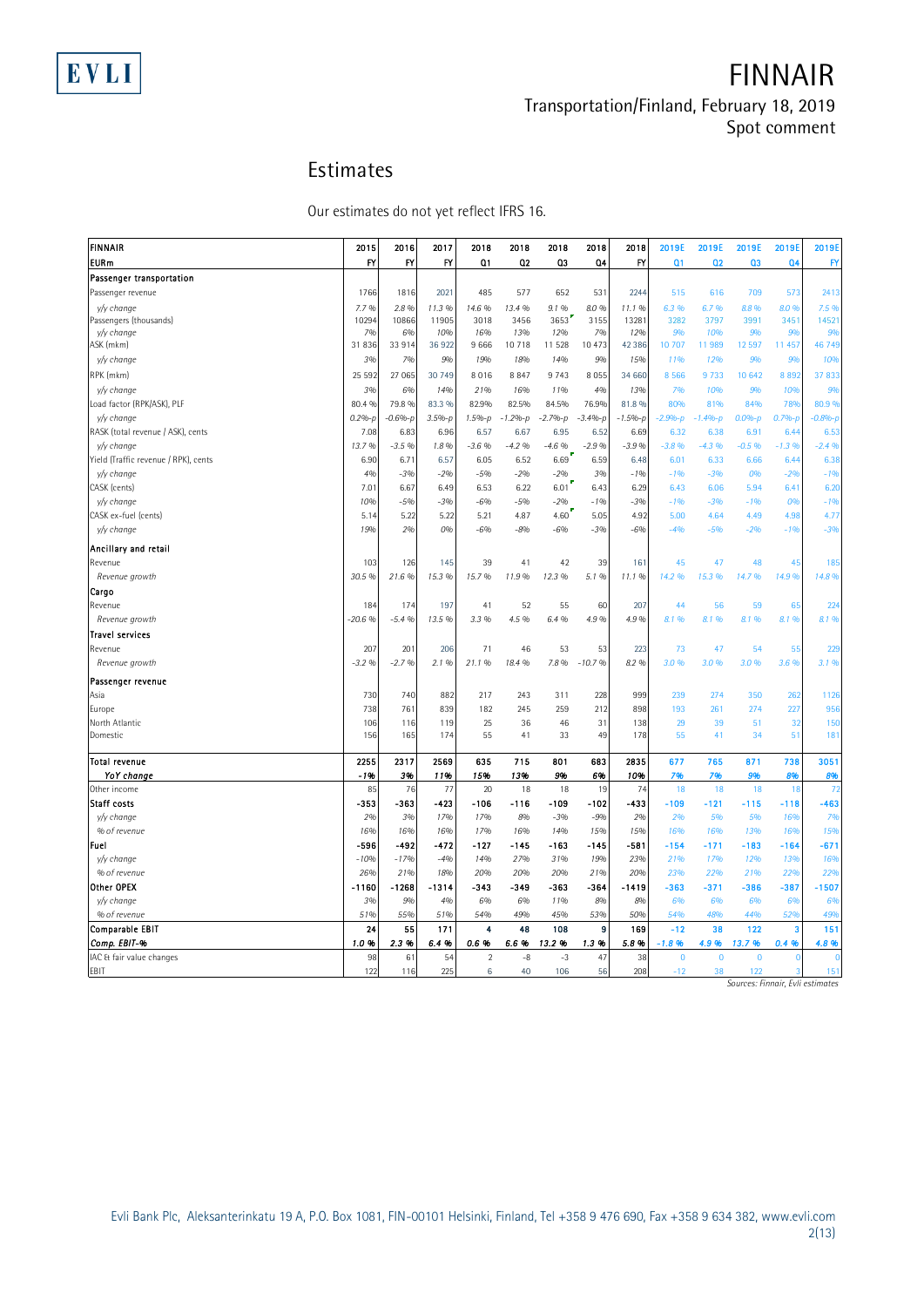

# **FINNAIR Transportation/Finland, February 18, 2019 Spot comment**

# **Fuel price**



### **Finnair valuation vs. peers**

Our model treats Finnair's EUR 200m hybrid bond as 100% equity. Our estimates exclude IAC and fair value changes, but include hybrid interest. If the EUR 200m hybrid bond is ROCE of ~8.5% in FY19-20E vs. our WACC of 8.9%.

|                                                        |             | removed from equity, Finnair's P/B is 1.1x in FY19E. On our estimates Finnair generates |                               |           |         |         |         |         |         |        |              |              |              |
|--------------------------------------------------------|-------------|-----------------------------------------------------------------------------------------|-------------------------------|-----------|---------|---------|---------|---------|---------|--------|--------------|--------------|--------------|
|                                                        |             | ROCE of ~8.5% in FY19-20E vs. our WACC of 8.9%.                                         |                               |           |         |         |         |         |         |        |              |              |              |
|                                                        |             |                                                                                         |                               |           |         |         |         |         |         |        |              |              |              |
|                                                        |             |                                                                                         |                               |           |         |         |         |         |         |        |              |              |              |
|                                                        | <b>MCAP</b> |                                                                                         | EV/EBITDA EV/EBITDA EV/EBITDA |           | EV/EBIT | EV/EBIT | EV/EBIT | P/E     | P/E     | P/E    | P/B          | P/B          | P/B          |
| <b>FINNAIR PEER GROUP</b>                              | local FX    | 18                                                                                      | 19                            | 20        | 18      | 19      | 20      | 18      | 19      | 20     | 18           | 19           | 20           |
| Primary European peers                                 |             |                                                                                         |                               |           |         |         |         |         |         |        |              |              |              |
| <b>SAS AB</b>                                          | 7491        | 4.2x                                                                                    | 4.6x                          | 5.3x      | 7.1x    | 8.6x    | 10.1x   | 5.5x    | 6.7x    | 5.2x   | 1.0x         | 0.9x         | 0.8x         |
| International Consolidated Airlines Group              | 12054       | 3.1x                                                                                    | 3.0x                          | 2.9x      | 4.3x    | 4.2x    | 4.1x    | 5.8x    | 5.9x    | 5.5x   | 1.6x         | 1.3x         | 1.2x         |
| Air France-KLM SA                                      | 3590        | 2.3x                                                                                    | 2.1x                          | 1.9x      | 7.5x    | 7.5x    | 6.7x    | 6.1x    | 5.9x    | 5.5x   | 1.2x         | 1.0x         | 0.8x         |
| Deutsche Lufthansa AG                                  | 9033        | 2.4x                                                                                    | 2.6x                          | 2.3x      | 4.2x    | 4.4x    | 3.9x    | 4.5x    | 4.4x    | 4.2x   | 0.8x         | 0.7x         | 0.6x         |
| Norwegian Air Shuttle ASA                              | 9883        |                                                                                         | 42.2x                         | 18.2x     |         |         | 55.5x   |         |         |        | 2.6x         | 4.1x         | 4.4x         |
| Other European peers                                   |             |                                                                                         |                               |           |         |         |         |         |         |        |              |              |              |
| Aegean Airlines SA                                     | 483         | 2.5x                                                                                    | 2.6x                          | 2.6x      | 3.1x    | 3.3x    | 3.3x    | 8.2x    | 8.2x    | 7.6x   | 1.8x         | 1.7x         | 1.5x         |
| easyJet plc                                            | 4641        | 6.0x                                                                                    | 6.1x                          | 6.0x      | 8.4x    | 8.7x    | 8.7x    | 10.0x   | 9.8x    | 9.5x   | 1.5x         | 1.4x         | 1.3x         |
| Flybe Group PLC                                        | 27          | 4.4x                                                                                    | 2.9x                          | 2.6x      |         |         | 25.2x   |         |         | 32.6x  | 0.3x         | 0.4x         | 0.4x         |
| Ryanair Holdings Plc                                   | 13918       | 7.5x                                                                                    | 7.0x                          | 6.1x      | 11.3x   | 10.5x   | 9.0x    | 12.8x   | 11.8x   | 10.2x  | 2.9x         | 2.4x         | 2.0x         |
| Wizz Air Holdings Plc                                  | 1825        | 1.9x                                                                                    | 2.4x                          | 2.2x      | 2.6x    | 3.4x    | 3.1x    | 11.7x   | 10.1x   | 8.3x   | 2.3x         | 1.6x         | 1.3x         |
| North American peers                                   |             |                                                                                         |                               |           |         |         |         |         |         |        |              |              |              |
| American Airlines Group, Inc.                          | 14907       | 6.9x                                                                                    | 6.2x                          | 5.6x      | 10.8x   | 9.5x    | 8.3x    | 7.4x    | 6.2x    | 5.2x   | 9.4x         | 4.1x         | 2.5x         |
| Delta Air Lines, Inc.                                  | 36825       | 5.7x                                                                                    | 4.9x                          | 4.5x      | 8.2x    | 7.1x    | 6.5x    | 9.7x    | 8.5x    | 7.7x   | 2.5x         | 2.0x         | 1.7x         |
| JetBlue Airways Corporation                            | 5146        | 5.2x                                                                                    | 4.7x                          | 3.5x      | 9.1x    | 8.0x    | 5.4x    | 11.5x   | 9.9x    | 7.2x   | 1.0x         | 0.9x         | 0.8x         |
| Southwest Airlines Co.                                 | 28599       | 6.8x                                                                                    | 5.9x                          | 5.1x      | 9.3x    | 8.0x    | 7.0x    | 12.1x   | 10.4x   | 9.2x   | 2.6x         | 2.2x         | 1.9x         |
| Spirit Airlines, Inc.                                  | 3633        | 9.2x                                                                                    | 8.0x                          | 6.7x      | 13.7x   | 11.8x   | 9.8x    | 14.6x   | 12.0x   | 10.1x  | 1.8x         | 1.6x         | 1.4x         |
| United Continental Holdings, Inc.                      | 23323       | 5.7x                                                                                    | 5.2x                          | 4.4x      | 9.4x    | 8.3x    | 7.0x    | 10.1x   | 8.6x    | 7.2x   | 2.3x         | 1.9x         | 1.6x         |
| WestJet                                                | 2163        | 7.2x                                                                                    | 5.4x                          | 4.1x      | 30.8x   | 15.0x   | 9.0x    | 29.3x   | 13.2x   | 8.4x   | 1.0x         | 0.9x         | 0.8x         |
| Primary European peers median                          |             | 2.8x                                                                                    | 3.0x                          | 2.9x      | 5.7x    | 6.0x    | 6.7x    | 5.7x    | 5.9x    | 5.4x   | 1.2x         | 1.0x         | 0.8x         |
|                                                        |             |                                                                                         |                               |           |         |         |         |         |         |        |              |              |              |
| Finnair (Evli est)*                                    |             | 2.3x                                                                                    | 2.7x                          | 2.4x      | 4.5x    | 5.7x    | 5.0x    | 8.7x    | 10.3x   | 8.4x   | 0.8x         | 0.8x         | 0.7x         |
| Finnair discount/premium to primary peer group median* |             | $-16%$                                                                                  | $-1196$                       | $-16%$    | $-2196$ | $-5%$   | $-26%$  | 53%     | 76%     | 56%    | $-32%$       | $-20%$       | $-1196$      |
|                                                        |             |                                                                                         |                               |           |         |         |         |         |         |        |              |              |              |
|                                                        |             | Div yield                                                                               | Div yield                     | Div yield | EBIT-%  | EBIT-%  | EBIT-%  | ROCE-%  | ROCE-%  | ROCE-% | <b>ROE-%</b> | <b>ROE-%</b> | <b>ROE-%</b> |
| <b>FINNAIR PEER GROUP</b>                              | Ticker      | 18                                                                                      | 19                            | 20        | 18      | 19      | 20      | 18      | 19      | 20     | 18           | 19           | 20           |
| Primary European peers                                 |             |                                                                                         |                               |           |         |         |         |         |         |        |              |              |              |
| SAS AB                                                 | SAS-SE      | 0.9%                                                                                    | 0.2%                          | 0.2%      | 5.2%    | 4.2%    | 5.4%    | 11.6%   | 9.5%    | 11.7%  | 18.0%        | 13.6%        | 14.6%        |
| International Consolidated Airlines Group              | IAG-GB      | 4.3%                                                                                    | 4.5%                          | 4.9%      | 13.4%   | 12.3%   | 12.3%   | 18.1%   | 16.5%   | 16.1%  | 27.0%        | 22.8%        | 21.0%        |
| Air France-KLM SA                                      | AF-FR       | 0.4%                                                                                    | 0.7%                          | 1.2%      | 4.8%    | 4.2%    | 4.2%    | 7.0%    | 6.3%    | 6.6%   | 19.3%        | 16.4%        | 14.9%        |
| Deutsche Lufthansa AG                                  | LHA-DE      | 4.3%                                                                                    | 4.7%                          | 5.0%      | 7.7%    | 7.6%    | 7.8%    | 11.7%   | 11.1%   | 11.1%  | 18.2%        | 15.7%        | 14.6%        |
| Norwegian Air Shuttle ASA                              | NAS-NO      | 0.0%                                                                                    | $0.0\%$                       | 0.0%      | $-4.3%$ | $-1.2%$ | 2.3%    | $-4.7%$ | $-1.1%$ | 2.1%   | $-48.7%$     | $-54.2%$     | $-13.4%$     |
| Other European peers                                   |             |                                                                                         |                               |           |         |         |         |         |         |        |              |              |              |
| Aegean Airlines SA                                     | AEGN-GR     | 7.9%                                                                                    | 8.0%                          | 8.1%      | 7.1%    | 7.0%    | 7.0%    | 23.5%   | 22.7%   | 21.9%  | 21.7%        | 20.2%        | 20.2%        |
| easyJet plc                                            | EZJ-GB      | 4.6%                                                                                    | 5.1%                          | 5.5%      | 9.9%    | 8.9%    | 8.6%    | 12.3%   | 11.0%   | 10.3%  | 15.4%        | 14.7%        | 14.0%        |
| Flybe Group PLC                                        | FLYB-GB     | 0.0%                                                                                    | $0.0\%$                       | 0.6%      | $-2.2%$ | $-0.7%$ | 0.8%    |         |         |        | $-25.8%$     | $-13.4%$     | 1.1%         |
| Ryanair Holdings Plc                                   | RY4C-IE     | 0.8%                                                                                    | 0.7%                          | 0.9%      | 16.7%   | 15.5%   | 16.1%   | 13.9%   | 13.8%   | 14.9%  | 22.3%        | 20.2%        | 19.7%        |
| Wizz Air Holdings Plc                                  | WIZZ-GB     | 0.0%                                                                                    | $0.0\%$                       | $0.0\%$   | 14.1%   | 13.7%   | 14.1%   | 17.2%   | 16.3%   | 17.3%  | 19.4%        | 16.0%        | 15.8%        |
| North American peers                                   |             |                                                                                         |                               |           |         |         |         |         |         |        |              |              |              |
| American Airlines Group, Inc.                          | AAL-US      | 1.3%                                                                                    | 1.4%                          | 1.5%      | 7.4%    | 8.1%    | 8.7%    | 8.8%    | 9.6%    | 10.6%  | 126.4%       | 65.5%        | 48.4%        |
| Delta Air Lines, Inc.                                  | DAL-US      | 2.4%                                                                                    | 2.7%                          | 3.1%      | 11.9%   | 12.4%   | 12.5%   | 14.7%   | 15.2%   | 15.6%  | 25.6%        | 23.7%        | 21.8%        |
| JetBlue Airways Corporation                            | JBLU-US     | 0.0%                                                                                    | $0.0\%$                       | $0.0\%$   | 8.6%    | 9.1%    | 10.9%   | 8.3%    | 8.5%    |        | 8.9%         | 9.1%         | 10.8%        |
| Southwest Airlines Co.                                 | LUV-US      | 1.2%                                                                                    | 1.3%                          | 1.7%      | 14.3%   | 15.0%   | 15.1%   | 16.5%   | 17.6%   | 19.4%  | 21.2%        | 21.1%        | 20.9%        |
| Spirit Airlines, Inc.                                  | SAVE-US     | 0.0%                                                                                    | $0.0\%$                       | 0.0%      | 11.5%   | 11.9%   | 12.2%   | 8.5%    | 8.8%    |        | 12.6%        | 13.2%        | 13.6%        |
| United Continental Holdings, Inc.                      | UAL-US      | 0.0%                                                                                    | $0.0\%$                       | $0.0\%$   | 8.6%    | 8.9%    | 9.7%    | 11.1%   | 11.3%   |        | 23.2%        | 22.3%        | 22.4%        |
| WestJet                                                | WJA-CA      | 3.0%                                                                                    | 3.1%                          | 3.5%      | 2.8%    | 5.2%    | 7.4%    | 2.8%    | 5.5%    | 8.0%   | 3.3%         | 6.9%         | 9.5%         |
| Primary European peers median<br>Finnair (Evli est)*   | SUY1V-FI    | 0.9%                                                                                    | 0.7%                          | 1.2%      | 5.2%    | 4.2%    | 5.4%    | 11.6 %  | 9.5 %   | 11.1 % | 18.2%        | 15.7%        | 14.6%        |

*Source: Factset, Evli Research Note: Our model treats Finnair's EUR 200m hybrid bond as 100% equity. Our estimates exclude IAC and fair value changes, but include hybrid interest.*

Evli Bank Plc, Aleksanterinkatu 19 A, P.O. Box 1081, FIN-00101 Helsinki, Finland, Tel +358 9 476 690, Fax +358 9 634 382, [www.evli.com](http://www.evli.com/)

Fuel price has eased somewhat since late 2018.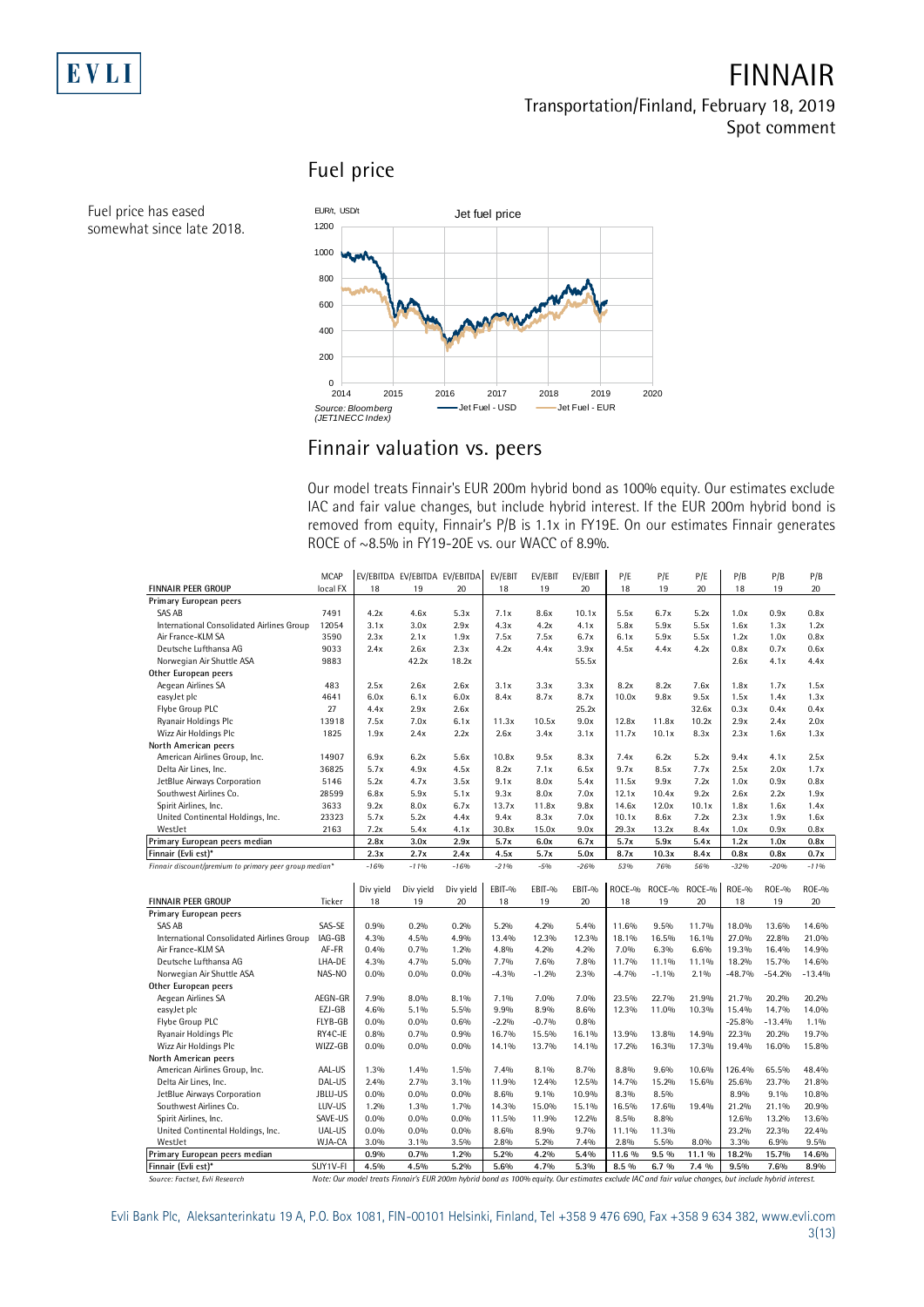# **FINNAIR Transportation/Finland, February 18, 2019 Spot comment**

# **Finnair valuation vs. own 3yr history**

Our TP of EUR (7.3) 6.8 values Finnair shares at a discount to Finnair's 3yr historical average NTM EV/EBITDA, but at par with 3yr historical P/E on our FY19E estimates.



Evli Bank Plc, Aleksanterinkatu 19 A, P.O. Box 1081, FIN-00101 Helsinki, Finland, Tel +358 9 476 690, Fax +358 9 634 382, [www.evli.com](http://www.evli.com/) 4(13)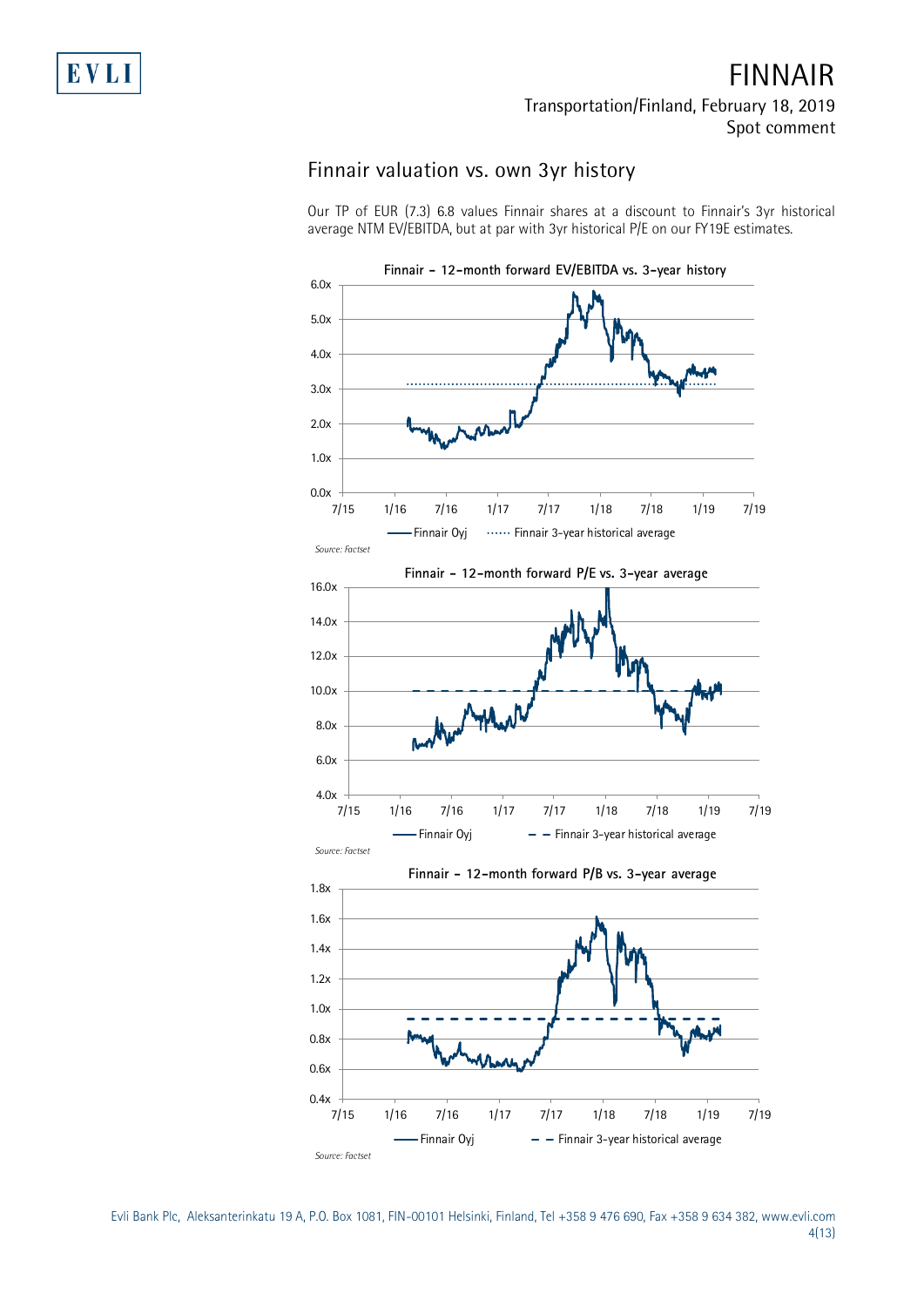| VALUATION RESULTS        | <b>BASE CASE DETAILS</b>   | VALUATION ASSUMPTIONS   | ASSUMPTIONS FOR WACC           |      |
|--------------------------|----------------------------|-------------------------|--------------------------------|------|
| Current share price      | 7.77 PV of Free Cash Flow  | 431 Long-term growth, % | 2.0 Risk-free interest rate, % | 2.25 |
| DCF share value          | 10.52 PV of Horizon value  | 514 WACC, %             | 8.9 Market risk premium, %     | 5.8  |
| Share price potential, % | 35.4 Unconsolidated equity | 0 Spread, %             | 0.5 Debt risk premium, %       | 2.8  |
| Maximum value            | 11.1 Marketable securities | 1,073 Minimum WACC, %   | 8.4 Equity beta coefficient    | 1.20 |
| Minimum value            | 10.0 Debt - dividend       | -669 Maximum WACC, %    | 9.4 Target debt ratio, %       | 20   |
| Horizon value, %         | 54.4 Value of stock        | 1,348 Nr of shares, Mn  | 128.1 Effective tax rate, %    | 25   |

| DCF valuation, EURm       | 2018    | 2019E       | 2020E       | 2021E   | 2022E    | 2023E        | 2024E    | 2025E       | 2026E       | 2027E    | 2028E       | Horizon |
|---------------------------|---------|-------------|-------------|---------|----------|--------------|----------|-------------|-------------|----------|-------------|---------|
| Net sales                 | 2,835   | 3,051       | 3,183       | 3,310   | 3,425    | 3,494        | 3,564    | 3,635       | 3,708       | 3,782    | 3,858       | 3,935   |
| Sales growth, %           | 10.4    | 7.6         | 4.3         | 4.0     | 3.5      | 2.0          | 2.0      | 2.0         | 2.0         | 2.0      | 2.0         | 2.0     |
| Operating income (EBIT)   | 169     | 151         | 169         | 185     | 171      | 175          | 178      | 182         | 148         | 151      | 154         | 157     |
| EBIT margin, %            | 6.0     | 5.0         | 5.3         | 5.6     | 5.0      | 5.0          | 5.0      | 5.0         | 4.0         | 4.0      | 4.0         | 4.0     |
| + Depreciation+amort.     | 151     | 168         | 165         | 177     | 189      | 190          | 192      | 195         | 198         | 202      | 206         |         |
| - Income taxes            | $-34$   | $-30$       | $-34$       | $-37$   | $-34$    | $-35$        | $-36$    | $-36$       | $-30$       | -30      | $-31$       |         |
| - Change in NWC           | 50      |             |             |         |          | $\Omega$     | $\Omega$ | $\Omega$    | $\mathbf 0$ | $\Omega$ | $\Omega$    |         |
| NWC / Sales, %            | $-26.5$ | $-24.6$     | $-23.6$     | $-22.8$ | $-22.0$  | $-21.6$      | $-21.2$  | $-20.8$     | $-20.4$     | $-20.0$  | $-19.6$     |         |
| + Change in other liabs   | $-91$   | $\mathbf 0$ | $\mathbf 0$ | 0       | $\Omega$ | $\mathbf{0}$ | 0        | $\mathbf 0$ | $\mathbf 0$ | $\Omega$ | $\mathbf 0$ |         |
| - Capital Expenditure     | $-102$  | $-290$      | $-290$      | $-290$  | $-200$   | $-210$       | $-220$   | $-230$      | $-240$      | $-240$   | $-250$      | $-255$  |
| Investments / Sales, %    | 3.6     | 9.5         | 9.1         | 8.8     | 5.8      | 6.0          | 6.2      | 6.3         | 6.5         | 6.3      | 6.5         | 6.5     |
| - Other items             | 34      | $-13$       | $-13$       | 0       | $\Omega$ | $\Omega$     | $\Omega$ | $\Omega$    | $\Omega$    | $\Omega$ | $\mathbf 0$ |         |
| = Unlevered Free CF (FCF) | 177     | $-12$       | $-2$        | 36      | 126      | 120          | 115      | 110         | 77          | 84       | 80          | 1,188   |
| = Discounted FCF (DFCF)   |         | $-11$       | $-2$        | 29      | 91       | 79           | 70       | 62          | 40          | 39       | 35          | 514     |
|                           |         |             |             |         |          |              |          |             |             |          |             |         |
| $=$ DFCF min WACC         |         | $-11$       | $-2$        | 29      | 93       | 81           | 72       | 64          | 41          | 41       | 36          | 580     |
| $=$ DFCF max WACC         |         | $-11$       | $-2$        | 28      | 89       | 78           | 68       | 60          | 38          | 38       | 33          | 458     |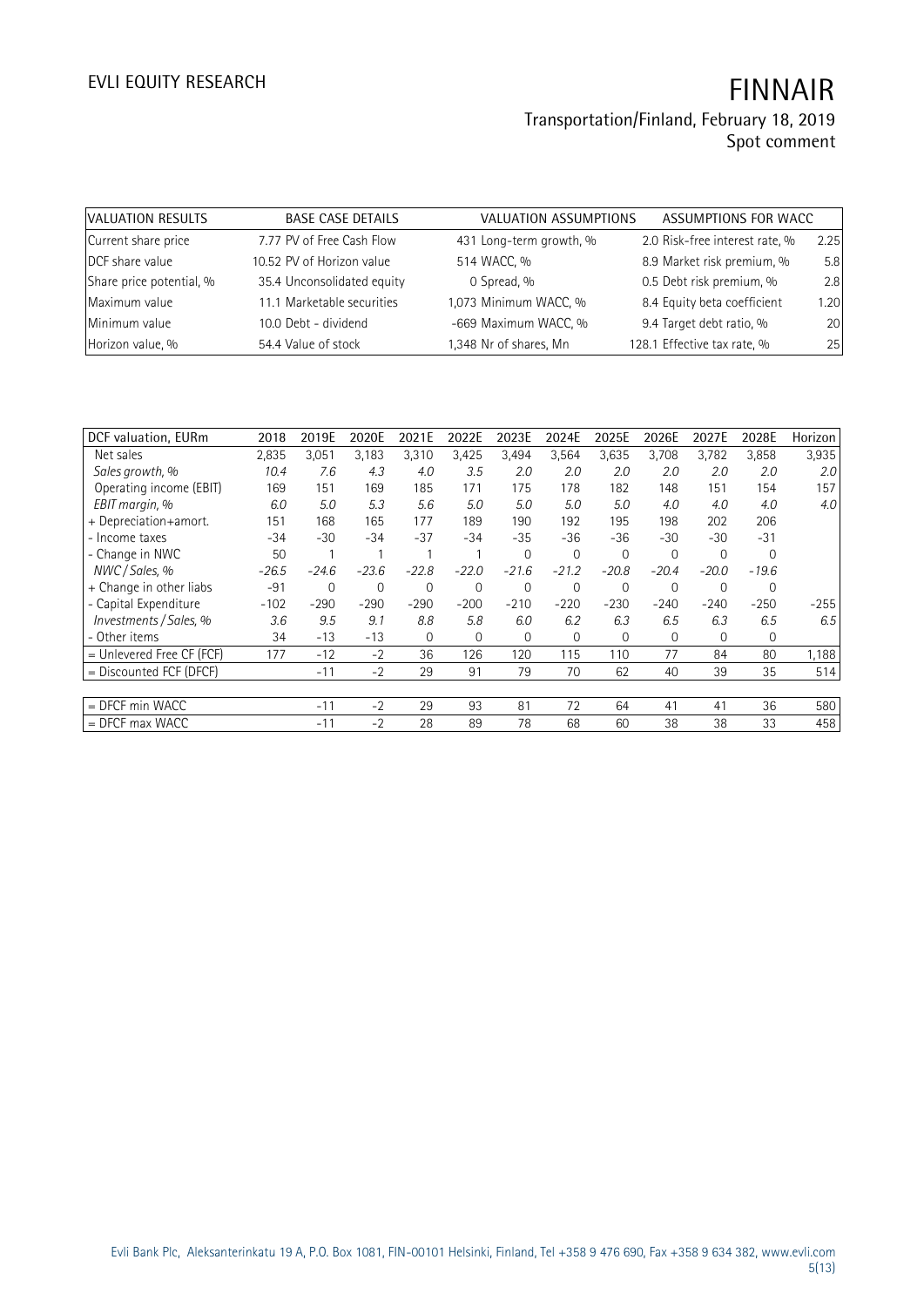| <b>INTERIM FIGURES</b>               |                |        |        |        |       |         |         |         |             |       |       |         |
|--------------------------------------|----------------|--------|--------|--------|-------|---------|---------|---------|-------------|-------|-------|---------|
| EVLI ESTIMATES, EURm                 | 201801         | 201802 | 201803 | 201804 | 2018  | 2019Q1E | 2019Q2E | 2019Q3E | 2019Q4E     | 2019E | 2020E | 2021E   |
| Net sales                            | 635            | 715    | 801    | 683    | 2,835 | 677     | 765     | 871     | 738         | 3,051 | 3,183 | 3,310   |
| EBITDA                               | 40             | 84     | 146    | 52     | 320   | 30      | 80      | 164     | 45          | 319   | 334   | 363     |
| EBITDA margin (%)                    | 6.2            | 11.7   | 18.2   | 7.5    | 11.3  | 4.4     | 10.5    | 18.8    | 6.1         | 10.5  | 10.5  | 11.0    |
| <b>EBIT</b>                          | $\overline{4}$ | 48     | 108    | 9      | 169   | $-12$   | 38      | 122     | 3           | 151   | 169   | 185     |
| EBIT margin (%)                      | 0.6            | 6.7    | 13.5   | 1.3    | 6.0   | $-1.8$  | 5.0     | 14.0    | 0.4         | 5.0   | 5.3   | 5.6     |
| Net financial items                  | $-4$           | $-5$   | $-5$   | $-4$   | $-18$ | $-5$    | $-5$    | $-5$    | $-5$        | $-18$ | $-22$ | $-24$   |
| Pre-tax profit                       | 0              | 43     | 103    | 5      | 151   | $-17$   | 34      | 118     | $-2$        | 133   | 147   | 162     |
| Tax                                  | $\mathbf 0$    | $-9$   | $-21$  | $-1$   | $-30$ | 3       | $-7$    | $-24$   | $\mathbf 0$ | $-27$ | $-29$ | $-32$   |
| Tax rate (%)                         | 20.0           | 20.0   | 20.0   | 20.0   | 20.0  | 20.0    | 20.0    | 20.0    | 20.0        | 20.0  | 20.0  | 20.0    |
| Net profit                           | $-3$           | 31     | 79     | 1      | 108   | $-17$   | 24      | 91      | $-4$        | 94    | 105   | 129     |
| <b>EPS</b>                           | $-0.03$        | 0.24   | 0.62   | 0.01   | 0.84  | $-0.13$ | 0.19    | 0.71    | $-0.03$     | 0.73  | 0.82  | 1.01    |
| EPS adjusted (diluted no. of shares) | $-0.03$        | 0.24   | 0.62   | 0.01   | 0.84  | $-0.13$ | 0.19    | 0.71    | $-0.03$     | 0.73  | 0.82  | 1.01    |
| Dividend per share                   | 0.00           | 0.00   | 0.00   | 0.00   | 0.27  | 0.00    | 0.00    | 0.00    | 0.00        | 0.30  | 0.35  | 0.35    |
| SALES, EURm                          |                |        |        |        |       |         |         |         |             |       |       |         |
| Group total                          | 635            | 715    | 801    | 683    | 2,835 | 677     | 765     | 871     | 738         | 3,051 | 3,183 | 3,310   |
| Total                                | 635            | 715    | 801    | 683    | 2,835 | 677     | 765     | 871     | 738         | 3,051 | 3,183 | 3,310   |
| SALES GROWTH, Y/Y %                  |                |        |        |        |       |         |         |         |             |       |       |         |
| Group total                          | 14.6           | 12.9   | 8.9    | 5.8    | 10.4  | 6.5     | 7.0     | 8.7     | 8.0         | 7.6   | 4.3   | 4.0     |
| Total                                | 14.6           | 12.9   | 8.9    | 5.8    | 10.4  | 6.5     | 7.0     | 8.7     | 8.0         | 7.6   | 4.3   | $4.0\,$ |
| EBIT, EURm                           |                |        |        |        |       |         |         |         |             |       |       |         |
| Group total                          | $\overline{4}$ | 48     | 108    | 9      | 169   | $-12$   | 38      | 122     | 3           | 151   | 169   | 185     |
| Total                                | $\overline{4}$ | 48     | 108    | 9      | 169   | $-12$   | 38      | 122     | 3           | 151   | 169   | 185     |
| EBIT margin, %                       |                |        |        |        |       |         |         |         |             |       |       |         |
| Group total                          | 0.6            | 6.7    | 13.5   | 1.3    | 6.0   | $-1.8$  | 5.0     | 14.0    | 0.4         | 5.0   | 5.3   | 5.6     |
| Total                                | 0.6            | 6.7    | 13.5   | 1.3    | 6.0   | $-1.8$  | 5.0     | 14.0    | 0.4         | 5.0   | 5.3   | 5.6     |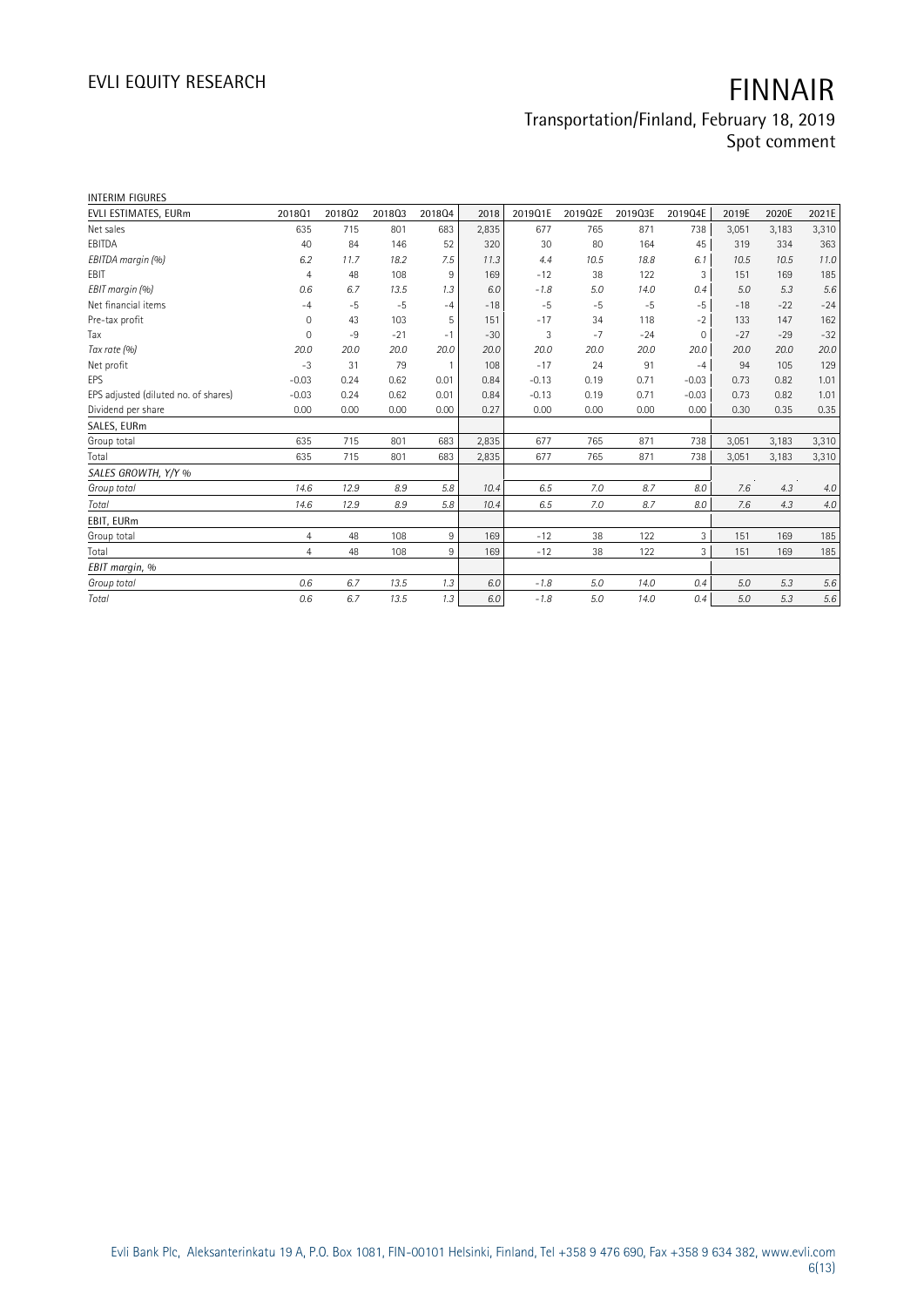| <b>INCOME STATEMENT, EURm</b>            | 2014                | 2015                | 2016                | 2017                | 2018          | 2019E                   | 2020E               | 2021E          |
|------------------------------------------|---------------------|---------------------|---------------------|---------------------|---------------|-------------------------|---------------------|----------------|
| Sales                                    | 2,285               | 2,255               | 2,317               | 2,568               | 2,835         | 3,051                   | 3,183               | 3,310          |
| Sales growth (%)                         | $-4.8$              | $-1.3$              | 2.8                 | 10.9                | 10.4          | 7.6                     | 4.3                 | 4.0            |
| Costs                                    | $-2,187$            | $-2,123$            | $-2,156$            | $-2,269$            | $-2,514$      | $-2,731$                | $-2,849$            | $-2,947$       |
| Reported EBITDA                          | 98                  | 132                 | 161                 | 300                 | 320           | 319                     | 334                 | 363            |
| Extraordinary items in EBITDA            | $\mathsf{O}\xspace$ | $\mathbf 0$         | $\mathbf 0$         | $\mathbf 0$         | $\mathbf 0$   | $\mathbf 0$             | $\mathbf 0$         | $\mathbf 0$    |
| EBITDA margin (%)                        | 4.3                 | 5.8                 | 6.9                 | 11.7                | 11.3          | 10.5                    | 10.5                | 11.0           |
| Depreciation                             | $-134$              | $-108$              | $-106$              | $-129$              | $-151$        | $-168$                  | $-165$              | $-177$         |
| EBITA                                    | $-36$               | 24                  | 55                  | 170                 | 169           | 151                     | 169                 | 185            |
| Goodwill amortization / writedown        | $\mathbf 0$         | $\mathbf 0$         | $\mathbf 0$         | $\mathbb O$         | $\mathbb O$   | $\mathbb O$             | $\mathbb O$         | $\mathbf 0$    |
| Reported EBIT                            | $-36$               | 24                  | 55                  | 170                 | 169           | 151                     | 169                 | 185            |
| EBIT margin (%)                          | $-1.6$              | 1.1                 | 2.4                 | 6.6                 | 6.0           | 5.0                     | 5.3                 | 5.6            |
| Net financials                           | $-27$               | $-8$                | $-10$               | $-14$               | $-18$         | $-18$                   | $-22$               | $-24$          |
| Pre-tax profit                           | $-63$               | 15                  | 45                  | 157                 | 151           | 133                     | 147                 | 162            |
| Extraordinary items                      | $\mathsf{O}\xspace$ | $-11$               | $-1$                | $-1$                | $\mathbf 0$   | $\mathbb O$             | $\mathbf 0$         | $\mathbf 0$    |
| Taxes                                    | 13                  | $-3$                | -9                  | $-31$               | $-30$         | $-27$                   | $-29$               | $-32$          |
| Minority shares                          | $\mathbf 0$         | $\mathbf 0$         | $\mathbf 0$         | $\mathbf 0$         | $\mathbf 0$   | $\mathbf 0$             | $\mathsf{O}\xspace$ | $\mathbf 0$    |
| Net profit                               | $-51$               | $-18$               | 19                  | 112                 | 108           | 94                      | 105                 | 129            |
| <b>BALANCE SHEET, EURm</b>               |                     |                     |                     |                     |               |                         |                     |                |
| Assets                                   |                     |                     |                     |                     |               |                         |                     |                |
| Fixed assets                             | 1,053               | 957                 | 1,189               | 1,446               | 1,555         | 1,677                   | 1,802               | 1,914          |
| % of sales                               | 46                  | 42                  | 51                  | 56                  | 55            | 55                      | 57                  | 58             |
| Goodwill                                 | $\mathbf 0$         | $\mathbf 0$         | $\mathbf 0$         | $\mathbf 0$         | $\mathbf 0$   | $\mathbf 0$             | $\mathbf 0$         | $\mathbf 0$    |
| % of sales                               | 0                   | 0                   | 0                   | 0                   | 0             | 0                       | 0                   | ${\cal O}$     |
| Inventory                                | 15                  | 12                  | 15                  | 17                  | 25            | 27                      | 28                  | 29             |
| % of sales                               | $\mathcal{I}$       | $\mathcal{I}$       | $\mathcal{I}$       | $\boldsymbol{\eta}$ | $\mathcal{I}$ | 1                       | $\mathcal{I}$       | $\mathcal{I}$  |
| Receivables                              | 358                 | 364                 | 512                 | 460                 | 294           | 313                     | 324                 | 335            |
| % of sales                               | 16                  | 16                  | 22                  | 18                  | 10            | 10                      | 10                  | 10             |
| Liquid funds                             | 426                 | 708                 | 814                 | 965                 | 1,073         | 1,155                   | 1,205               | 1,253          |
| % of sales                               | 19                  | 31                  | 35                  | 38                  | 38            | 38                      | 38                  | 38             |
| Total assets                             | 1,885               | 2,050               | 2,529               | 2,887               | 2,947         | 3,171                   | 3,359               | 3,532          |
| Liabilities                              |                     |                     |                     |                     |               |                         |                     |                |
| Equity                                   | 514                 | 727                 | 857                 | 1,016               | 1,022         | 1,080                   | 1,147               | 1,231          |
| % of sales                               | 23                  | 32                  | 37                  | 40                  | 36            | 35                      | 36                  | 37             |
| Deferred taxes                           | $\mathbf 0$         | $\mathbf 0$         | 33                  | 74                  | 74            | 74                      | 74                  | 74             |
| % of sales                               | 0                   | 0                   | $\boldsymbol{\eta}$ | 3                   | 3             | $\overline{\mathbf{2}}$ | $\sqrt{2}$          | $\overline{2}$ |
| Interest bearing debt                    | 428                 | 346                 | 718                 | 719                 | 669           | 813                     | 921                 | 996            |
| % of sales                               | 19                  | 15                  | 31                  | 28                  | 24            | 27                      | 29                  | 30             |
| Non-interest bearing current liabilities | 601                 | 682                 | 519                 | 566                 | 285           | 307                     | 320                 | 333            |
| % of sales                               | 26                  | 30                  | 22                  | 22                  | 10            | 10                      | 10                  | 10             |
| Other interest free debt                 | 246                 | 201                 | 339                 | 428                 | 806           | 806                     | 806                 | 806            |
| % of sales                               | 11                  | 9                   | 15                  | 17                  | 28            | 26                      | 25                  | 24             |
| <b>Total liabilities</b>                 | 1,885               | 2,050               | 2,529               | 2,887               | 2,947         | 3,171                   | 3,359               | 3,532          |
| CASH FLOW, EURm                          |                     |                     |                     |                     |               |                         |                     |                |
| + EBITDA                                 | 98                  | 132                 | 161                 | 300                 | 320           | 319                     | 334                 | 363            |
| - Net financial items                    | $-27$               | -8                  | $-10$               | $-14$               | $-18$         | $-18$                   | $-22$               | $-24$          |
| - Taxes                                  | 0                   | $\mathsf{O}\xspace$ | 33                  | $-1$                | $-31$         | $-27$                   | $-29$               | $-32$          |
| - Increase in Net Working Capital        | $-33$               | 43                  | 56                  | 57                  | 50            | $\mathbf{1}$            | $\overline{1}$      | $\mathbf{1}$   |
| +/- Other                                | $-15$               | $\sqrt{5}$          | $-19$               | 40                  | 62            | $-13$                   | $-13$               | $\mathbf 0$    |
| = Cash flow from operations              | 23                  | 171                 | 220                 | 382                 | 383           | 263                     | 271                 | 307            |
| - Capex                                  | $-146$              | $-81$               | $-486$              | $-394$              | $-316$        | $-290$                  | $-290$              | $-290$         |
| - Acquisitions                           | $\mathsf{O}\xspace$ | $\mathbf 0$         | $\mathsf{O}\xspace$ | $\mathbf 0$         | $\mathbb O$   | $\mathbb O$             | $\mathsf{O}\xspace$ | $\mathbf 0$    |
| + Divestments                            | 268                 | 448                 | 153                 | 157                 | 214           | $\mathbb O$             | $\mathbb O$         | $\mathbf 0$    |
| = Net cash flow                          | 144                 | 538                 | $-113$              | 146                 | 281           | $-27$                   | $-19$               | 17             |
| +/- Change in interest-bearing debt      | $-165$              | $-81$               | 372                 | $\mathbf{1}$        | $-49$         | 144                     | 108                 | 75             |
| +/- New issues/buybacks                  | 143                 | 231                 | 110                 | 60                  | $-64$         | $\mathbb O$             | $\mathbb O$         | $\mathbf 0$    |
| - Paid dividend                          | $\mathbf 0$         | $\mathbf 0$         | $\mathsf{O}\xspace$ | $-13$               | $-38$         | $-35$                   | $-38$               | $-45$          |
| +/- Change in loan receivables           | $-107$              | $-291$              | $-167$              | 79                  | $-91$         | $\mathbb O$             | $\boldsymbol{0}$    | $\mathbf 0$    |
| Change in cash                           | 15                  | 397                 | 202                 | 273                 | 39            | 82                      | 50                  | 48             |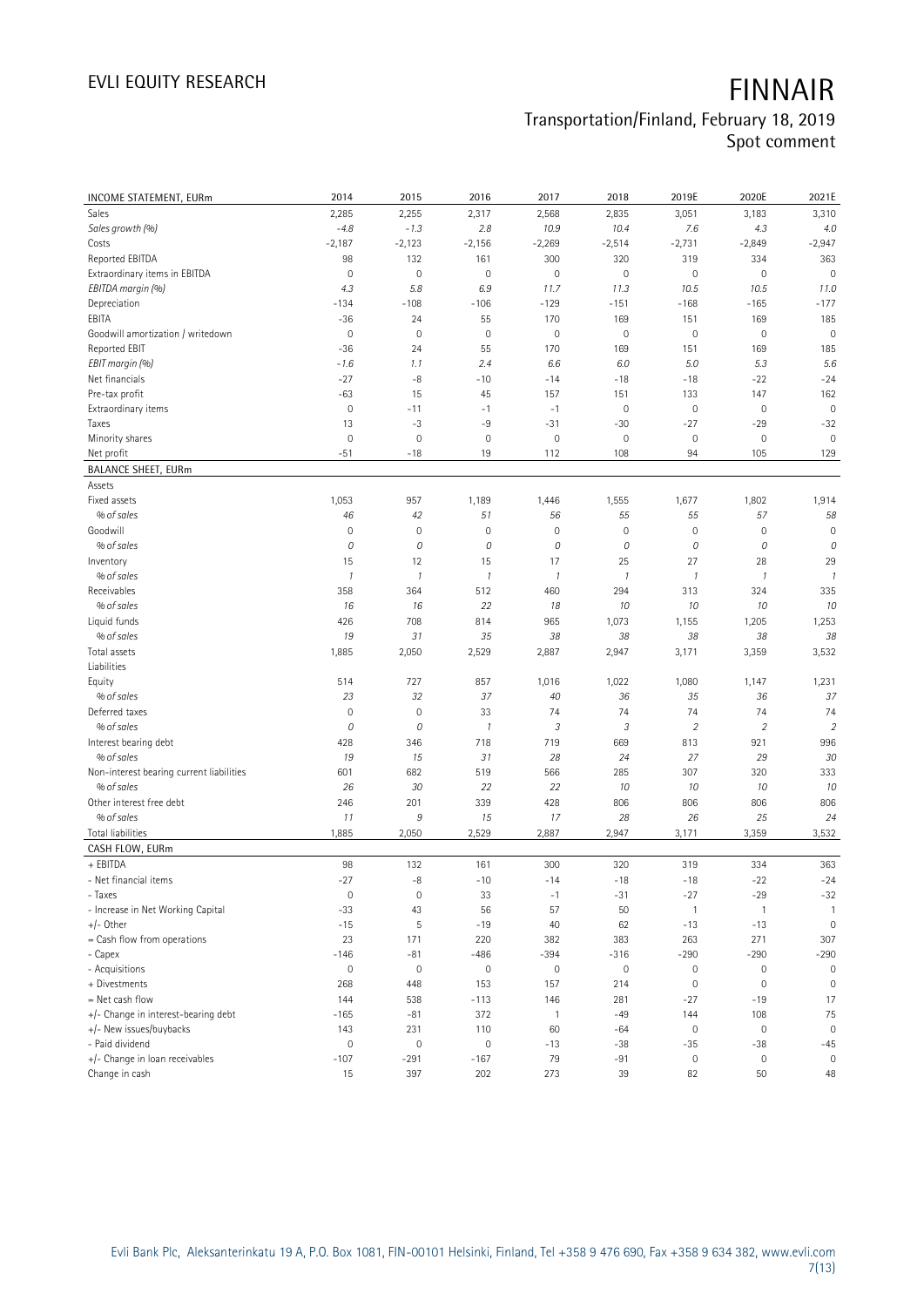| <b>KEY FIGURES</b>                  | 2015          | 2016                | 2017         | 2018                | 2019E               | 2020E        | 2021E               |
|-------------------------------------|---------------|---------------------|--------------|---------------------|---------------------|--------------|---------------------|
| M-cap                               | 694           | 516                 | 1,643        | 908                 | 996                 | 996          | 996                 |
| Net debt                            | $-362$        | $-96$               | $-246$       | $-404$              | $-342$              | $-284$       | $-257$              |
| Enterprise value                    | 332           | 420                 | 1,397        | 505                 | 654                 | 711          | 739                 |
| Sales                               | 2,255         | 2,317               | 2,568        | 2,835               | 3,051               | 3,183        | 3,310               |
| EBITDA                              | 132           | 161                 | 300          | 320                 | 319                 | 334          | 363                 |
| EBIT                                | 24            | 55                  | 170          | 169                 | 151                 | 169          | 185                 |
| Pre-tax                             | 15            | 45                  | 157          | 151                 | 133                 | 147          | 162                 |
| Earnings                            | $-6$          | 21                  | 113          | 108                 | 94                  | 105          | 129                 |
| Book value                          | 727           | 857                 | 1,016        | 1,022               | 1,080               | 1,147        | 1,231               |
| Valuation multiples                 |               |                     |              |                     |                     |              |                     |
| EV/sales                            | 0.1           | 0.2                 | 0.5          | 0.2                 | 0.2                 | 0.2          | 0.2                 |
| EV/EBITDA                           | 2.5           | 2.6                 | 4.7          | 1.6                 | 2.0                 | 2.1          | 2.0                 |
| EV/EBITA                            | 14.0          | 7.6                 | 8.2          | 3.0                 | 4.3                 | 4.2          | 4.0                 |
| EV/EBIT                             | 14.0          | 7.6                 | 8.2          | 3.0                 | 4.3                 | 4.2          | 4.0                 |
| EV/operating cash flow              | 1.9           | 1.9                 | 3.7          | 1.3                 | 2.3                 | 2.4          | 2.3                 |
| EV/cash earnings                    | 2.3           | 2.3                 | 4.7          | 1.9                 | 2.4                 | 2.5          | 2.4                 |
| P/E                                 | $-107.2$      | 24.9                | 14.6         | 8.4                 | 10.6                | 9.5          | 7.7                 |
| P/E excl. goodwill                  | $-107.2$      | 24.9                | 14.6         | 8.4                 | 10.6                | 9.5          | 7.7                 |
| P/B                                 | 1.0           | 0.6                 | 1.6          | 0.9                 | 0.9                 | 0.9          | 0.8                 |
| P/sales                             | 0.3           | 0.2                 | 0.6          | 0.3                 | 0.3                 | 0.3          | 0.3                 |
| P/CF                                | 4.1           | 2.4                 | 4.3          | 2.4                 | 3.4                 | 3.3          | 3.0                 |
| Target EV/EBIT                      | 0.0           | 0.0                 | 0.0          | 0.0                 | 3.9                 | 3.9          | 3.7                 |
| Target P/E                          | 0.0           | 0.0                 | 0.0          | 0.0                 | 10.0                | 8.9          | 7.2                 |
| Target P/B                          | 0.0           | 0.0                 | 0.0          | 0.0                 | 0.9                 | 0.8          | $0.8\,$             |
| Per share measures                  |               |                     |              |                     |                     |              |                     |
| Number of shares                    | 128,136       | 128,136             | 128,136      | 128,136             | 128,136             | 128,136      | 128,136             |
|                                     |               |                     |              |                     |                     |              |                     |
|                                     |               |                     |              |                     |                     |              |                     |
| Number of shares (diluted)          | 128,136       | 128,136             | 128,136      | 128,136             | 128,136             | 128,136      | 128,136             |
| EPS                                 | $-0.05$       | 0.16                | 0.88         | 0.84                | 0.73                | 0.82         | 1.01                |
| EPS excl. goodwill<br>Cash EPS      | $-0.05$       | 0.16                | 0.88         | 0.84<br>2.12        | 0.73                | 0.82         | 1.01                |
|                                     | 1.13          | 1.43                | 2.31         |                     | 2.14                | 2.21         | 2.39                |
| Operating cash flow per share       | 1.33          | 1.71                | 2.98         | 2.99                | 2.27                | 2.35         | 2.55                |
| Capital employed per share          | 2.83          | 5.92                | 5.99         | 4.80                | 5.74                | 6.71         | 7.58                |
| Book value per share                | 5.68<br>5.68  | 6.69<br>6.69        | 7.93<br>7.93 | 7.97<br>7.97        | 8.43<br>8.43        | 8.95<br>8.95 | 9.61<br>9.61        |
| Book value excl. goodwill           | 0.00          | 0.10                | 0.30         | 0.27                | 0.30                | 0.35         | 0.35                |
| Dividend per share                  | 0.0           |                     |              |                     | 41.0                | 42.7         |                     |
| Dividend payout ratio, %            | 0.0           | 61.7<br>2.5         | 34.1<br>2.3  | 32.5<br>3.5         | 3.9                 | 4.5          | 34.7<br>4.5         |
| Dividend yield, %                   |               |                     |              |                     |                     |              |                     |
| <b>Efficiency measures</b>          |               |                     |              |                     |                     |              |                     |
| ROE<br>ROCE                         | $-1.0$<br>2.4 | 2.6<br>4.2          | 12.0<br>10.3 | 10.6<br>9.9         | 8.9<br>8.4          | 9.4<br>8.5   | 10.9<br>8.6         |
| Financial ratios                    |               |                     |              |                     |                     |              |                     |
| Capex/sales, %                      | $-16.3$       | 14.4                | 9.2          | 3.6                 | 9.5                 | 9.1          | 8.8                 |
| Capex/depreciation excl. goodwill,% | $-339.6$      | 314.7               | 183.2        | 67.8                | 172.6               | 175.9        | 163.5               |
| Net debt/EBITDA, book-weighted      | $-2.7$        | $-0.6$              | $-0.8$       | $-1.3$              | $-1.1$              | $-0.9$       | $-0.7$              |
| Debt/equity, market-weighted        | 0.5           | 1.4                 | 0.4          | 0.7                 | 0.8                 | 0.9          | 1.0                 |
| Equity ratio, book-weighted         | 40.6          | 37.8                | 39.1         | 38.9                | 38.3                | 38.3         | 39.0                |
| Gearing                             | $-0.50$       | $-0.11$             | $-0.24$      | $-0.40$             | $-0.32$             | $-0.25$      | $-0.21$             |
| Number of employees, average        | $\mathbf 0$   | $\mathbf 0$         | $\mathbf 0$  | $\mathbf 0$         | $\mathsf{O}\xspace$ | $\mathbf 0$  | $\mathbf 0$         |
| Sales per employee, EUR             | $\mathbf 0$   | $\mathsf{O}\xspace$ | $\mathbf 0$  | $\mathbf 0$         | $\mathsf{O}\xspace$ | 0            | $\mathbf 0$         |
| EBIT per employee, EUR              | $\mathbf 0$   | $\mathsf{O}\xspace$ | $\mathbf 0$  | $\mathsf{O}\xspace$ | $\mathsf{O}\xspace$ | $\mathbf 0$  | $\mathsf{O}\xspace$ |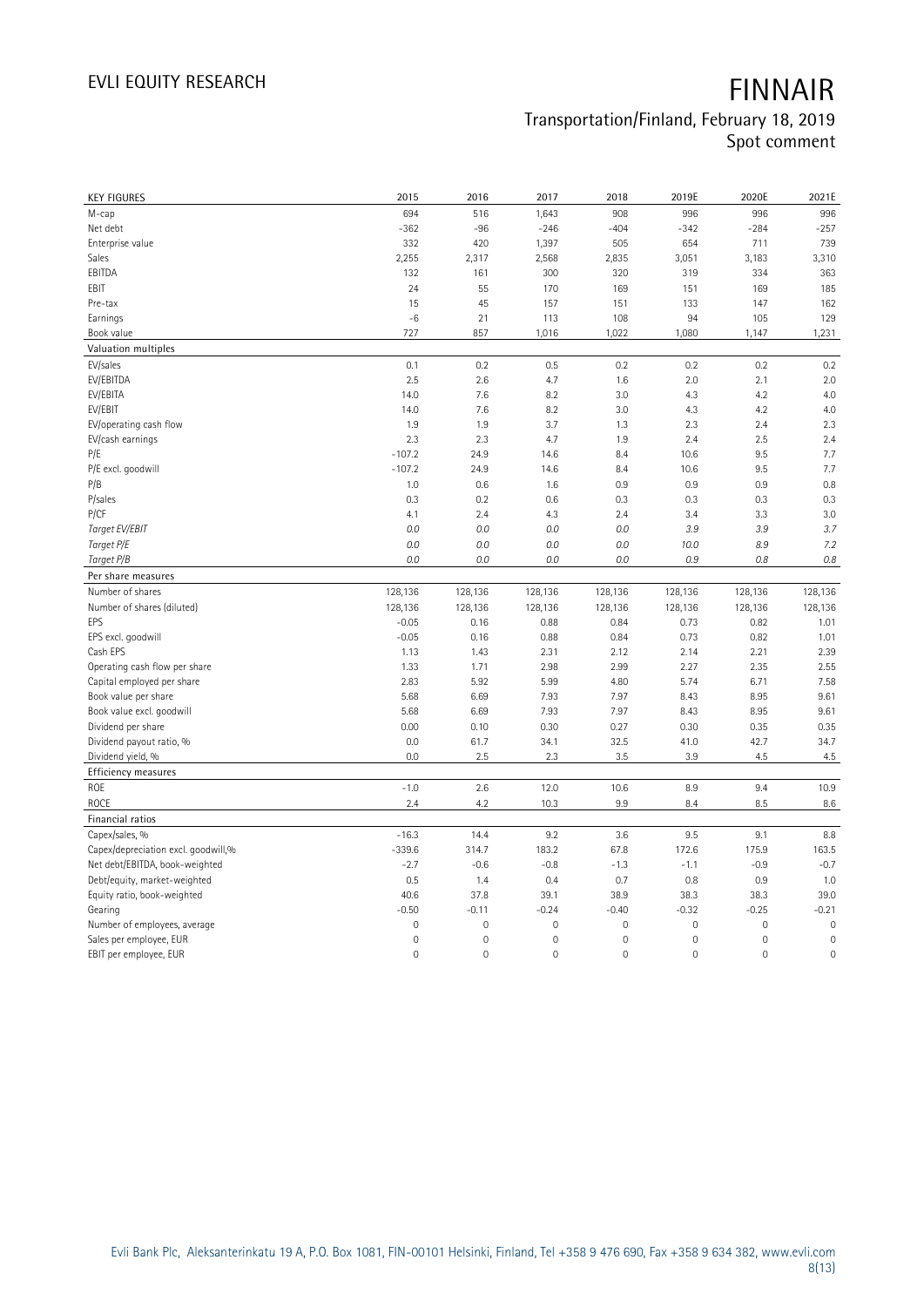# **EVLI EQUITY RESEARCH FINNAIR Transportation/Finland, February 18, 2019 Spot comment**

**COMPANY DESCRIPTION: Finnair is the Finnish flag carrier airline.**

**INVESTMENT CASE: Finnair has clearly improved its profitability in 2016-2017. Strategy relies on traffic between Asia and Europe with new A350 fleet.**

| <b>OWNERSHIP STRUCTURE</b>                 | <b>SHARES</b> | <b>EURm</b> | 0/0   |
|--------------------------------------------|---------------|-------------|-------|
| Prime Minister's Office                    | 71,515,426    | 555.675     | 55.8% |
| The Local Government Pensions Institution  | 6,200,875     | 48.181      | 4.8%  |
| Tiiviste-Group Oy                          | 2,150,000     | 16.705      | 1.7%  |
| Ilmarinen Mutual Pension Insurance Company | 1,945,000     | 15.113      | 1.5%  |
| The State Pension Fund                     | 1,700,000     | 13.209      | 1.3%  |
| Oy Etra Invest Ab                          | 1,000,000     | 7.770       | 0.8%  |
| Laakkonen Mikko Kalervo                    | 640,000       | 4.973       | 0.5%  |
| Veritas Pension Insurance Company Ltd.     | 607,993       | 4.724       | 0.5%  |
| Varma Mutual Pension Insurance Company     | 382,486       | 2.972       | 0.3%  |
| Finnairin Henkilöstörahasto Hr.            | 293,000       | 2.277       | 0.2%  |
| Ten largest                                | 86,434,780    | 671.598     | 67%   |
| Residual                                   | 41,701,335    | 324.019     | 33%   |
| Total                                      | 128, 136, 115 | 995.618     | 100%  |

i.

**EARNINGS CALENDAR**

**OTHER EVENTS** March 20, 2018 **AGM** 

**COMPANY MISCELLANEOUS** CFO: Pekka Vähähyyppä CFO: Pekka Vähähyyppä IR: Mari Reponen

CEO: Topi Manner Tietotie 9, 01053 FINNAIR (VANTAA AIRPORT)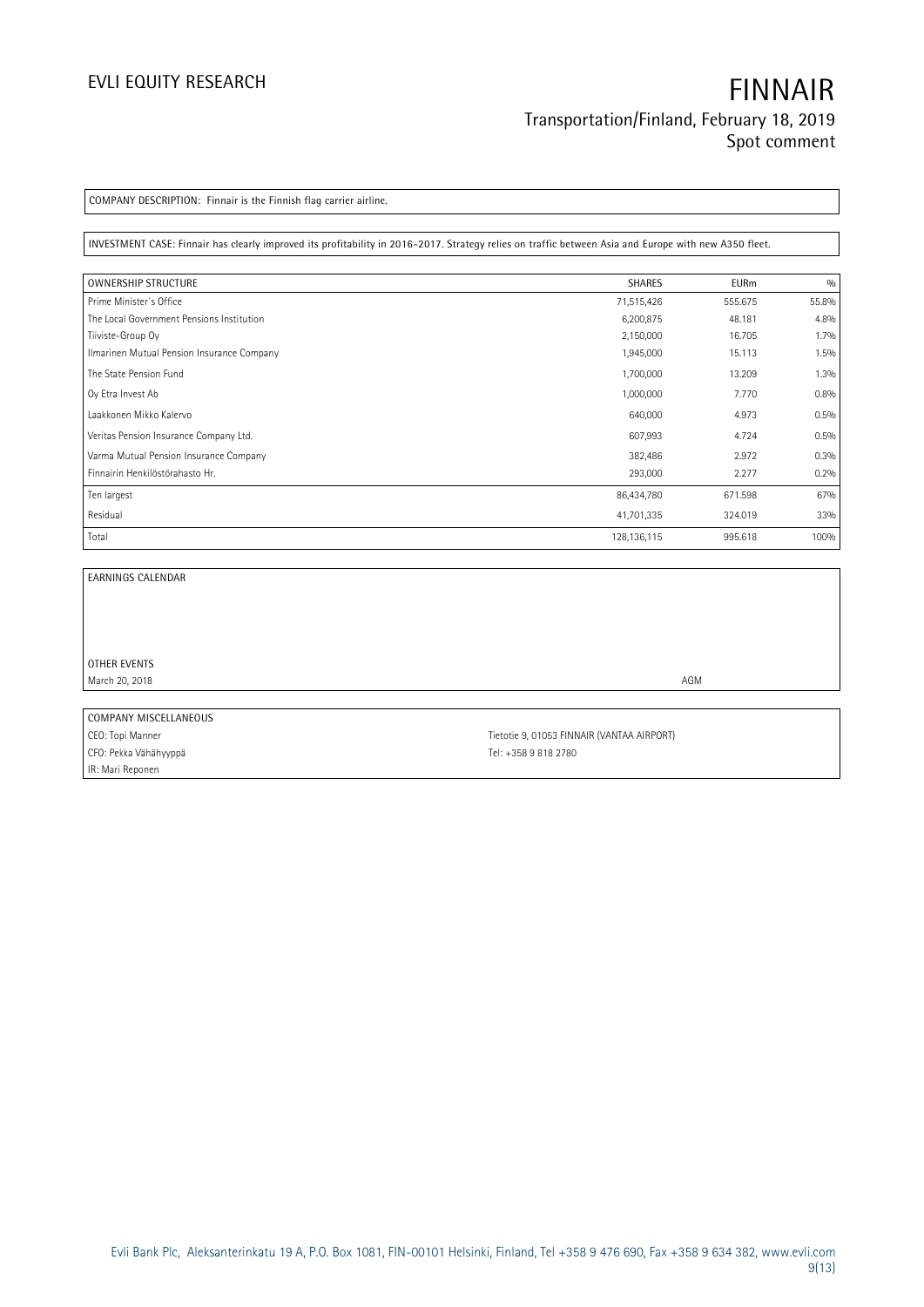# **Transportation/Finland, February 18, 2019 Spot comment**

### DEFINITIONS

| P/E<br>Price per share<br>Earnings per share                                                                                        | EPS<br>Profit before extraordinary items and taxes<br>$-$ income taxes $+$ minority interest     |
|-------------------------------------------------------------------------------------------------------------------------------------|--------------------------------------------------------------------------------------------------|
|                                                                                                                                     | Number of shares                                                                                 |
| P/Sales<br>Market cap<br><b>Sales</b>                                                                                               | <b>DPS</b><br>Dividend for the financial period per share                                        |
|                                                                                                                                     | <b>CEPS</b>                                                                                      |
| P/BV<br>Price per share                                                                                                             | Gross cash flow from operations                                                                  |
| Shareholders' equity + taxed provisions per share                                                                                   | Number of shares                                                                                 |
|                                                                                                                                     |                                                                                                  |
| P/CF<br>Price per share<br>Operating cash flow per share                                                                            | EV/Share<br>Enterprise value<br>Number of shares                                                 |
| EV (Enterprise value)                                                                                                               | Sales/Share                                                                                      |
| Market cap + net debt + minority interest at market value<br>- share of associated companies at market value                        | Sales<br>Number of shares                                                                        |
| Net debt<br>Interest bearing $debt - financial$ assets                                                                              | EBITDA/Share<br>Earnings before interest, tax, depreciation and amortisation<br>Number of shares |
| EV/Sales                                                                                                                            | EBIT/Share                                                                                       |
| Enterprise value                                                                                                                    | Operating profit                                                                                 |
| Sales                                                                                                                               | Number of shares                                                                                 |
| EV/EBITDA                                                                                                                           | EAFI/Share                                                                                       |
| Enterprise value                                                                                                                    | Pretax profit                                                                                    |
| Earnings before interest, tax, depreciation and amortisation                                                                        | Number of shares                                                                                 |
| EV/EBIT<br>Enterprise value                                                                                                         | Capital employed/Share<br>Total assets - non interest bearing debt                               |
| Operating profit                                                                                                                    | Number of shares                                                                                 |
| Div yield, %                                                                                                                        | Total assets                                                                                     |
| Dividend per share<br>Price per share                                                                                               | Balance sheet total                                                                              |
| Payout ratio, %                                                                                                                     | Interest coverage (x)                                                                            |
| Total dividends                                                                                                                     | Operating profit                                                                                 |
| Earnings before extraordinary items and taxes - income taxes + minority interest                                                    | Financial items                                                                                  |
| Net cash/Share                                                                                                                      | Asset turnover (x)                                                                               |
| Financial assets $-$ interest bearing debt                                                                                          | Turnover                                                                                         |
| Number of shares                                                                                                                    | Balance sheet total (average)                                                                    |
| ROA, %                                                                                                                              | Debt/Equity, %                                                                                   |
| Operating profit + financial income + extraordinary items                                                                           | Interest bearing debt                                                                            |
| Balance sheet total - interest free short term debt                                                                                 | Shareholders' equity $+$ minority interest $+$ taxed provisions                                  |
| - long termadvances received and accounts payable (average)                                                                         |                                                                                                  |
| ROCE, %                                                                                                                             | Equity ratio, %                                                                                  |
| Profit before extraordinary items $+$ interest expenses $+$ other financial costs                                                   | Shareholders' equity + minority interest + taxed provisions                                      |
| Balance sheet total - non interest bearing debt (average)                                                                           | Total assets - interest free loans                                                               |
| ROE, %                                                                                                                              | CAGR, %                                                                                          |
| Profit before extraordinary items and taxes - income taxes<br>Shareholders' equity + minority interest + taxed provisions (average) | Cumulative annual growth rate $=$ Average growth per year                                        |
|                                                                                                                                     |                                                                                                  |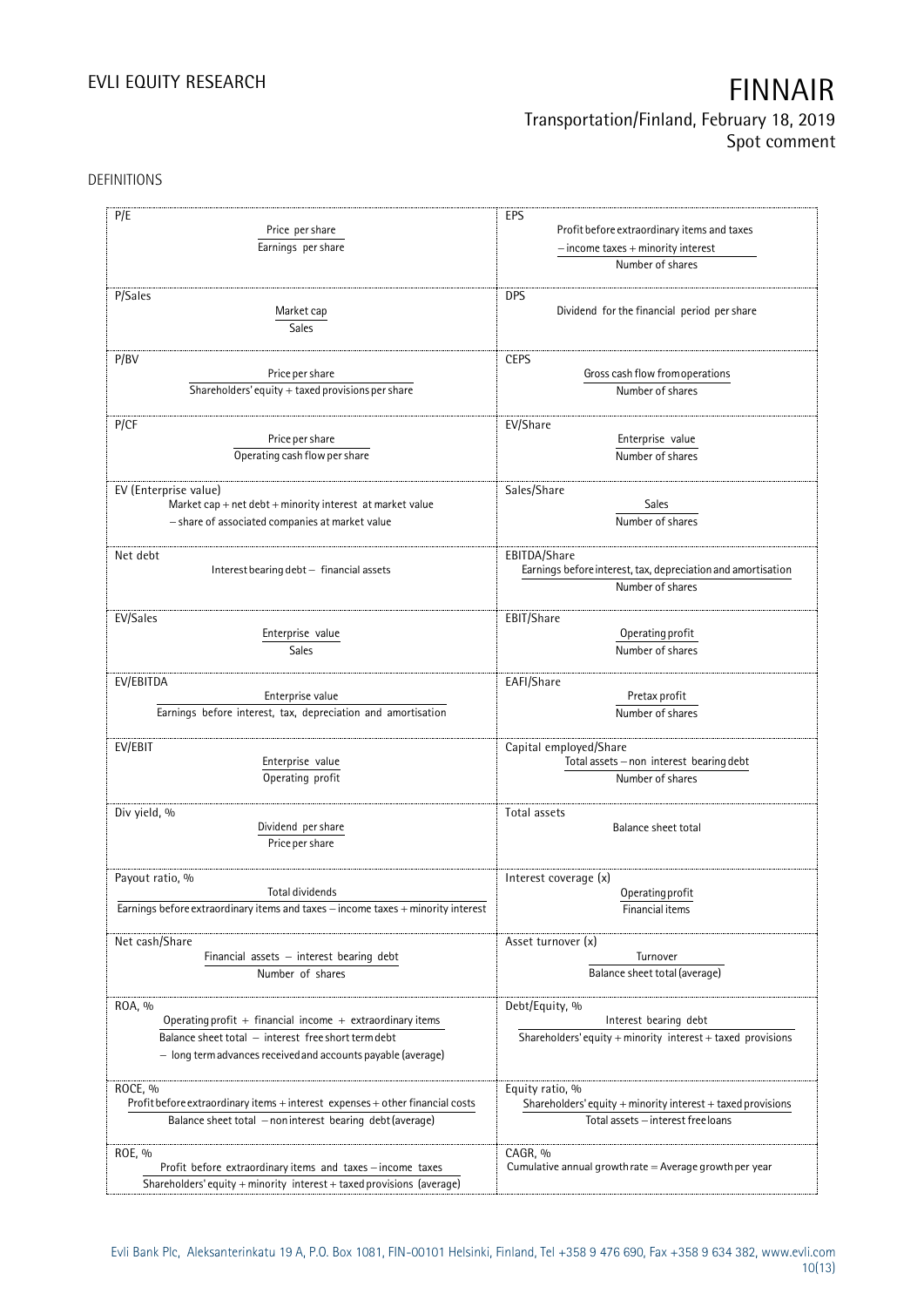# **Transportation/Finland, February 18, 2019 Spot comment**

#### Important Disclosures

Evli Research Partners Plc ("ERP") uses 12-month target prices. Target prices are defined by utilizing analytical techniques based on financial theory including (but not limited to) discounted cash flow analysis and comparative valuation. The selection of valuation methods depends on different circumstances. Target prices may be altered on the basis of new information coming to light in the underlying company or changes in interest rates, changes in foreign exchange rates, other securities prices or market indices or outlook for the aforementioned factors or other factors that may change the conditions of financial markets. Recommendations and changes by analysts are available at <https://research.evli.com/JasperAllModels.action?authParam=key;461&authParam=x;G3rNagWrtf7K&authType=3> Investment recommendations are defined as follows: Target price compared to share price Recommendation<br>  $\leq -10\%$  SELL  $\langle 5, 10, 10 \rangle$  SELL<br>  $\langle -10, 1, 10 \rangle$   $\langle 6, 10 \rangle$   $\langle 10, 10 \rangle$  $-10 - (+10) \%$  HOLD<br>> 10 % BUY  $> 10\%$ ERP's investment recommendation of the analyzed company is updated at least 2 timer per year. 60% 53% 50% 39% 40% 30% 20% 8% 10% 0% Sell Hold Buy

The graph above shows the distribution of ERP's recommendations of companies under coverage in 1st of February 2019. If recommendation is not given, it is not mentioned here.

#### Name(s) of the analyst(s): Häyhä

This research report has been prepared by Evli Research Partners Plc ("ERP" or "Evli Research"). ERP is a subsidiary of Evli Bank Plc. Production of the investment recommendation has been concluded on [18.2.2019, 8:00]. This report has been published on [18.2.2019, 9:15].

None of the analysts contributing to this report, persons under their guardianship or corporations under their control have a position in the shares of the company or related securities.

The date and time for any price of financial instruments mentioned in the recommendation refer to the previous trading day's closing price(s) unless otherwise stated in the report.

Each analyst responsible for the content of this report assures that the expressed views accurately reflect the personal views of each analyst on the covered companies and securities. Each analyst assures that (s)he has not been, nor are or will be, receiving direct or indirect compensation related to the specific recommendations or views contained in this report.

Companies in the Evli Group, affiliates or staff of companies in the Evli Group, may perform services for, solicit business from, hold long or short positions in, or otherwise be interested in the investments (including derivatives) of any company mentioned in the publication or report.

Neither ERP nor any company within the Evli Group have managed or co-managed a public offering of the company's securities during the last 12 months prior to, received compensation for investment banking services from the company during the last 12 months prior to the publication of the research report.

ERP has signed an agreement with the issuer of the financial instruments mentioned in the recommendation, which includes production of research reports. This assignment has a limited economic and financial impact on ERP and/or Evli. Under the assignment ERP performs services including, but not limited to, arranging investor meetings or –events, investor relations communication advisory and production of research material.

ERP or another company within the Evli Group does not have an agreement with the company to perform market making or liquidity providing services.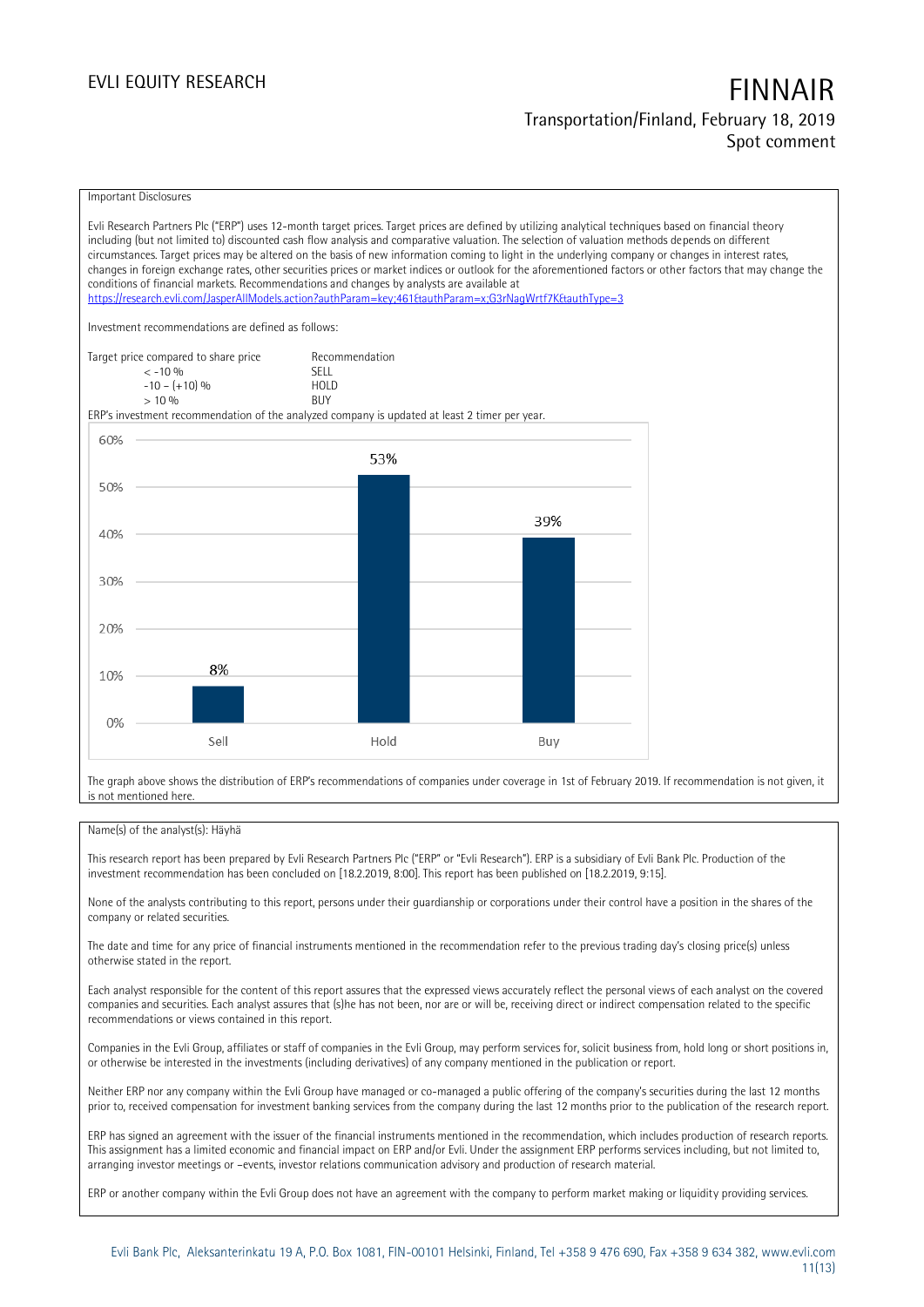## **EVLI EQUITY RESEARCH FINNAIR Transportation/Finland, February 18, 2019 Spot comment**

For the prevention and avoidance of conflicts of interests with respect to this report, there is an information barrier (Chinese wall) between Investment Research and Corporate Finance units concerning unpublished investment banking services to the company. The remuneration of the analyst(s) is not tied directly or indirectly to investment banking transactions or other services performed by Evli Bank Plc or any company within Evli Group.

This report has not been disclosed to the company prior to its dissemination.

This report is provided and intended for informational purposes only and may not be used or considered under any circumstances as an offer to sell or buy any securities or as advice to trade any securities.

This report is based on sources ERP considers to be correct and reliable. The sources include information providers Reuters and Bloomberg, stock-exchange releases from the companies and other company news, Statistics Finland and articles in newspapers and magazines. However, ERP does not guarantee the materialization, correctness, accuracy or completeness of the information, opinions, estimates or forecasts expressed or implied in the report. In addition, circumstantial changes may have an influence on opinions and estimates presented in this report. The opinions and estimates presented are valid at the moment of their publication and they can be changed without a separate announcement. Neither ERP nor any company within the Evli Group are responsible for amending, correcting or updating any information, opinions or estimates contained in this report. Neither ERP nor any company within the Evli Group will compensate any direct or consequential loss caused by or derived from the use of the information represented in this publication.

All information published in this report is for the original recipient's private and internal use only. ERP reserves all rights to the report. No part of this publication may be reproduced or transmitted in any form or by any means, electronic, mechanical, photocopying, recording or otherwise, or stored in any retrieval system of any nature, without the written permission of ERP.

This report or its copy may not be published or distributed in Australia, Canada, Hong Kong, Japan, New Zealand, Singapore or South Africa. The publication or distribution of this report in certain other jurisdictions may also be restricted by law. Persons into whose possession this report comes are required to inform themselves about and to observe any such restrictions.

Evli Bank Plc is not registered as a broker-dealer with the U. S. Securities and Exchange Commission ("SEC"), and it and its analysts are not subject to SEC rules on securities analysts' certification as to the currency of their views reflected in the research report. Evli Bank is not a member of the Financial Industry Regulatory Authority ("FINRA"). It and its securities analysts are not subject to FINRA's rules on Communications with the Public and Research Analysts and Research Reports and the attendant requirements for fairness, balance and disclosure of potential conflicts of interest. This research report is only being offered in U.S. by Auerbach Grayson & Company, LLC (Auerbach Grayson) to Major U.S. Institutional Investors and is not available to, and should not be used by, any U.S. person or entity that is not a Major U.S. Institutional Investor. Auerbach Grayson is a broker-dealer registered with the U.S. Securities and Exchange Commission and is a member of the FINRA. U.S. entities seeking more information about any of the issuers or securities discussed in this report should contact Auerbach Grayson. The securities of non-U.S. issuers may not be registered with or subject to SEC reporting and other requirements.

ERP is not a supervised entity but its parent company Evli Bank Plc is supervised by the Finnish Financial Supervision Authority.